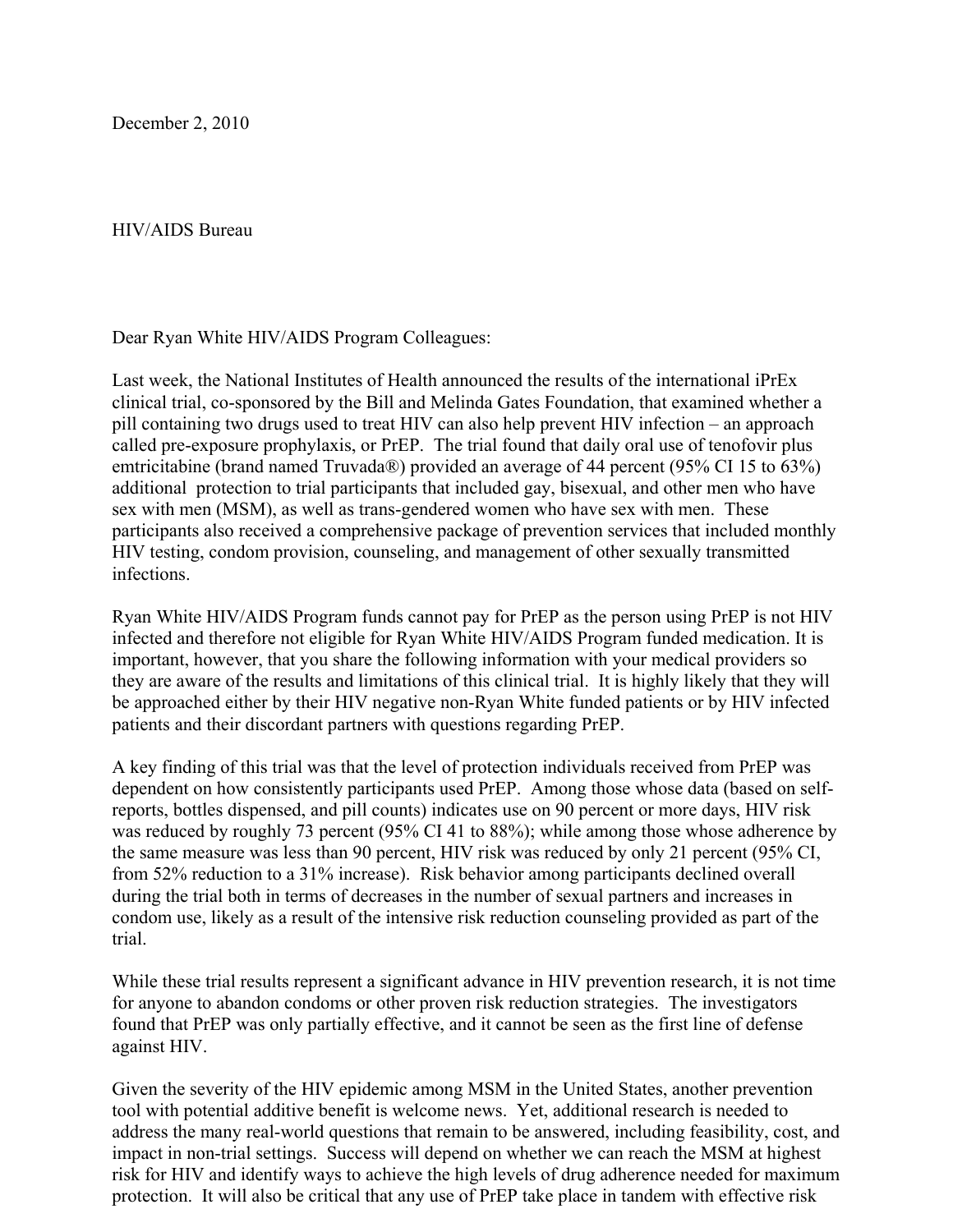## Page 2

reduction counseling, condoms, and other tools needed to prevent increases in risk behavior which could offset the benefits of PrEP. The impact of PrEP on the U.S. epidemic will depend on how effectively we utilize it in combination with all available treatment and prevention strategies.

To help ensure the safe, effective, and appropriate use of PrEP in the United States, the Centers for Disease Control and Prevention (CDC) will be developing detailed guidance for healthcare providers, public health agencies, and MSM. CDC will fully review the trial data and publish interim guidance in the coming weeks in the *Morbidity and Mortality Weekly Report,* to be followed in several months by formal U.S. Public Health Service guidelines. CDC urges individuals and their doctors to await those guidelines before use. However, Truvada® is widely available and frequently used for the treatment of persons with HIV infection, and CDC recognizes that some health care providers may receive immediate inquiries from individuals at high risk for HIV who are interested in using PrEP. Therefore, CDC offers the following initial cautions before guidelines are available:

- To date, PrEP has only been shown to reduce HIV infection among gay and bisexual men, and trans-gendered women who have sex with men, and there are no data regarding its benefit among heterosexuals or injection drug users.
- PrEP should only be used among individuals who have been confirmed to be HIV-negative. Initial and regular HIV testing is critical for anyone considering using PrEP. All individuals considering PrEP must also be evaluated for other health conditions that may impact PrEP use.
- PrEP should never be seen as the first line of defense against HIV. It was only shown to be partially effective when used in combination with regular HIV testing, condoms, and other proven prevention methods. Men who have sex with men should still:
	- o Use condoms correctly and consistently
	- $\circ$  Get tested to know their status and that of their partner(s) for certain
	- o Get tested and treated if needed for other sexually transmitted infections that can facilitate HIV transmission, such as syphilis and gonorrhea
	- o Get information and support to reduce drug use and sexual risk behavior
	- o Reduce their number of sexual partners
- Taking PrEP daily is critical. This study found that PrEP provided a high level of protection only to those who took the pills regularly; protection was very low among those who did not adhere to the daily regimen well.
- PrEP must be obtained and used in close collaboration with healthcare providers to ensure regular HIV testing, risk reduction and adherence counseling, and careful safety monitoring.
- Anyone considering using PrEP should speak with their doctor.